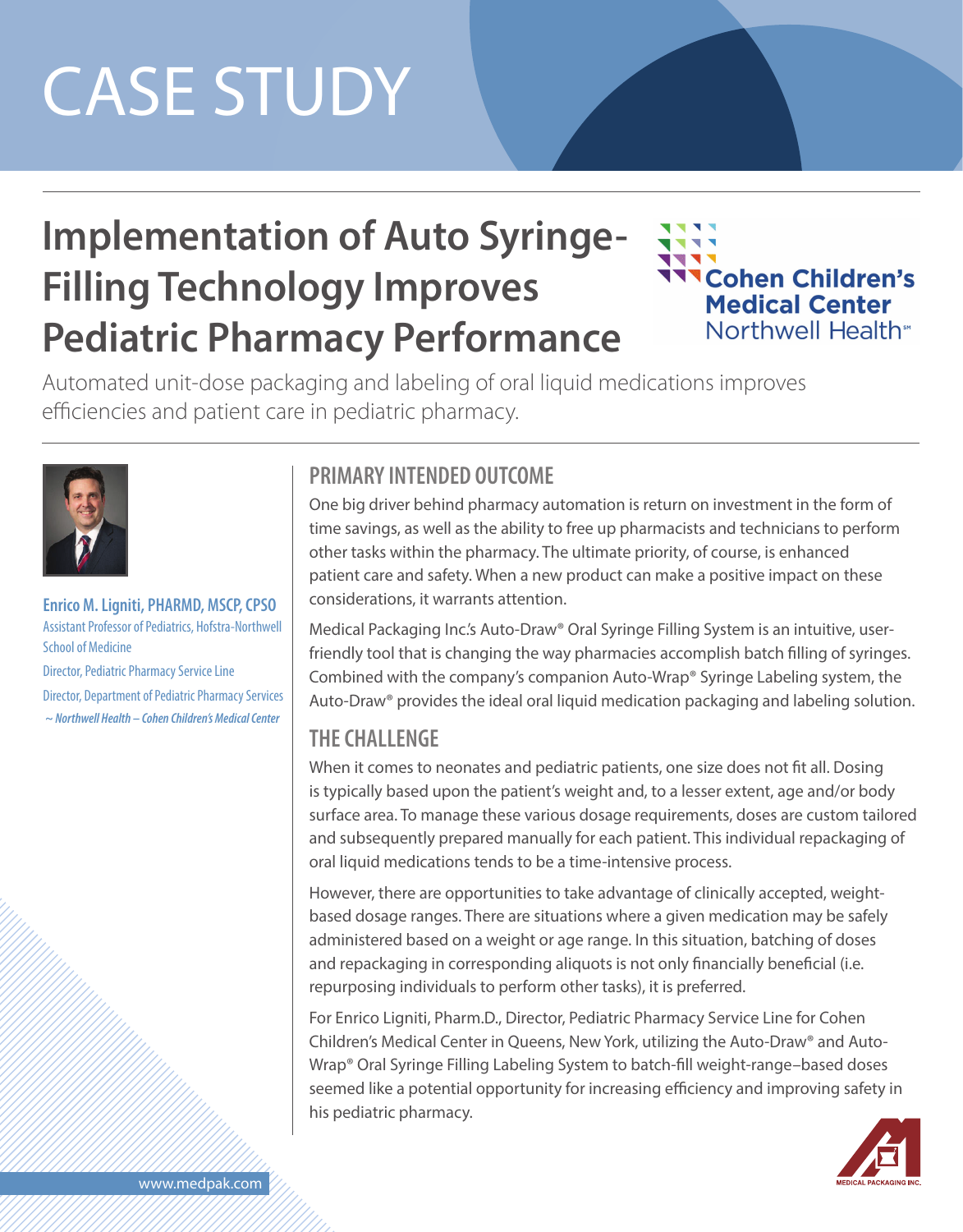# CASE STUDY

## **THE AUTO-WRAP® SYRINGE LABELING SYSTEM**

*Medical Packaging offers a companion system designed to pair perfectly with the Auto-Draw®. The Auto-Wrap® Syringe Labeling System automates the syringelabeling process and is compatible with nearly any kind of oral or injectable syringe from ½ mL to 60 mL. It provides all the information that is required on a label and is extremely legible, while still allowing visualization of the amount drawn in the syringe.*

#### **THE DECISION**

Most oral liquid medications are manufactured in bulk-sized bottles that must be divided into single-unit doses. Cohen Children's Medical Center is part of Northwell Health's extensive network of 21+ hospitals and provides care for a high volume of patients. "We typically administer 900 to 1,000 oral doses a day," Ligniti said, "and about 70% to 75% of those are either in oral-dose liquid form or solid oral-dosage form. The majority have to be repackaged for use."

Cohen Children's places a significant emphasis on building their clinical informatics technology to reflect formulary decisions in two main areas – the provider order-entry and clinical decision support tools, which offer suggested weight-range dosing and dosage-range checks.

"We created clinical decision support within our clinical informatics environment," said Ligniti. "When a provider goes in to search for a medication, the system will make a recommendation based on patient-specific parameters such as age and weight. When a pharmacist verifies an order, they have the ability to accept a default dosage form or perfect to another one. Embedding age or weight-based dosage range methodology, when clinically appropriate, will allow item perfection to a select group of predetermined items, thus allowing the advantages that come with batching and pre-drawn dosage forms."

Ligniti saw that the Auto-Draw® system could contribute to streamlining the process of adopting standardized weight-range–based doses by more efficiently and reliably preparing syringes ahead of time. Additionally, barcoded labels allow for scanning at the bedside, thus enhancing patient safety at the point of medication administration.

Part of the Auto-Draw's<sup>®</sup> success is its simplicity. "It's very intuitive," said Ligniti. "Quite frankly, it's taken very little time to train the staff in order to utilize the technology." The Auto-Draw® system features a user-friendly touch screen. Setup involves drawing an empty syringe to the desired graduation mark and then tapping the syringe to the screen; this accurately sets the draw to be repeated for the duration of that filling session.

"Our goal is the provision of exceptional pharmaceutical care to all of our neonatal and pediatric patients," Ligniti said. "Care can only be optimized when we harmonize evidence-based clinical practice standards, informatics, and operational capabilities. [We chose] the Auto-Draw® [because it] is one of those important pieces of equipment that helps us operationalize practice standards and marry them to information technology and patient safety practice expectations."